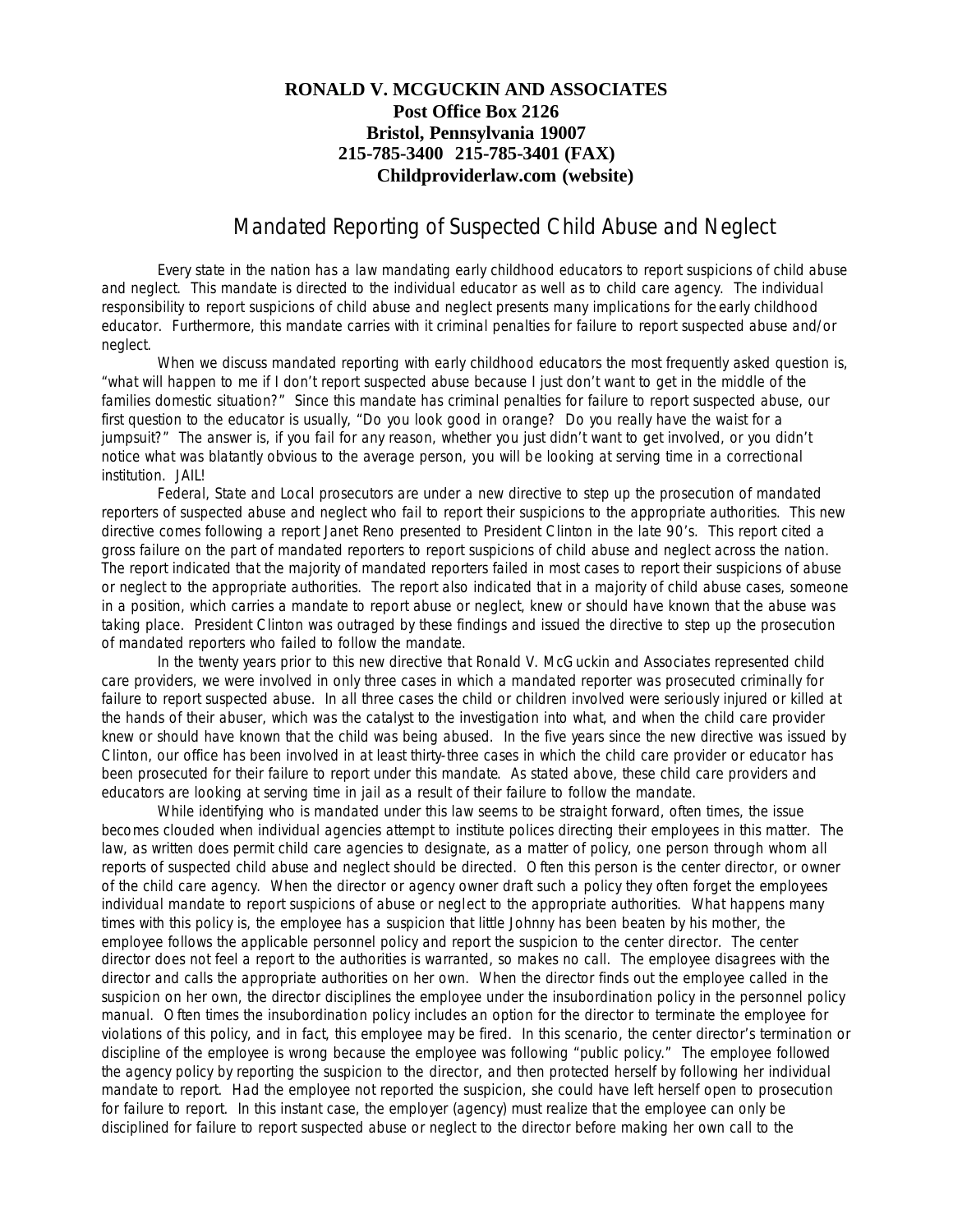appropriate authorities. The employee commits no wrong in making her own call to the appropriate authorities regardless of whether the agency makes a report or not.

As a matter of protection for the employee, we always recommend making your own call to the appropriate authorities when there is a suspicion of abuse or neglect. If your agency also makes a call, because you followed policy and told them first, perhaps the report will be taken more seriously because two people have called and the child or children will get the necessary help and intervention.

When making a report, the caller has a right to anonymity. One does not need to give their name, or association to the alleged victim when calling the appropriate authorities. In reality, often times the identity of the caller can be surmised by the details given in the report. Even if the reporter offers their name to the authorities, the alleged abuser does not have a right to know the identity of the caller. The authorities should not be disclosing this information to the alleged abuser during their investigation. Unfortunately, candor and discretion is not a strong character point for many child abuse investigators. Whether it is lack of training, or natural gossiping tendencies, many investigators frequently disclose the identity of the reporter. Should the investigator reveal the identity of the reporter, the reporter would have cause to file suit against the investigatory body as well as the individual investigator. These cases are not frequently filed, even though this violation occurs quite often, for several reasons. First, the reporter must provide specific evidence showing that the investigator disclosed the protected information. And secondly, the reporter needs to have funds to pay the attorney's fees to represent her in the suit.

Even if the investigator up holds the professional responsibility to keep the identity of the reporter confidential, the alleged abuser will themselves surmise the origin of the report. Even with out direct evidence the alleged abuser may accuse the child care provider of making the report out of anger and frustration. Should an alleged abuser accuse someone in the agency of making a report, and should an alleged abuser confront that person, it is our recommendation that the response be; "Reports of abuse or neglect are confidential, we will not discuss whether or not we made the report you are asking about or not." If the alleged abuser is inappropriately confrontational, we recommend barring that individual from the agency premises. We have found informing the parents up front (in the parent handbook for example) that all persons associated with the child care agency carry a mandate to report suspected abuse or neglect, and that all reports are confidential and will not be discussed, will quell most outbursts from alleged abusers. Additionally, we strongly recommend stating that any attempt by any parent to discuss a report can result in their being barred from agency property thereafter. Should an alleged abuser threaten or become hostile towards anyone associated with the agency, certainly the police should be informed immediately.

When making a report, it is always advisable for the reporter to document that they have made the report. The documentation should include the date, time and number called to make the report. The reporter should list the details they have reported and the name of the person with whom they spoke. If your state gives confirmation numbers to identify calls, this number should be included with the documentation. We recommend that every child care professional keep personal professional diaries to record this type of information. The documentation will help prove, if it is ever questioned, that the mandated reporter fulfilled their obligations according to this law. The documentation should be kept until the child in question reaches at least twenty years of age. The records should be kept for this length of time because this is the period of time in which the family and/or the child can file a suit against you.

Throughout this chapter there is reference made to "the appropriate authorities." Who exactly are the "appropriate authorities?" The answer depends upon the state in which your agency is situated. The government agency in your state which handles children and family services is most likely the agency designated to process and investigate child abuse and neglect cases. In many states, these agencies have established hotlines with 800 numbers to take reports.

It is important that you find out what agency is the appropriate authority to which these reports should be made because you could be violating a parent or child's right of privacy by making the report to the wrong government agency. In one recent case handle in our office, our client, the child care agency fired and employee for, among other incidents, violating a families right of privacy. The employee attempted to defend her actions claiming that she was a mandated reporter of suspected child abuse and neglect, and that her report to the Federal Marshall's office was protected under this mandate. Our argument, on behalf of the child care agency, was that while the employee did have a mandate to report suspected child abuse, the mandate specified the appropriate authority to be "Children and Youth Services of Pennsylvania" not the Federal Marshall's Office. By disclosing the family's confidential information to the wrong governmental agency, the employee had in fact violated the agency's "Confidentiality" policy and was subject to termination. In this case, the family was not aware that this individual violated their right of privacy, however the family, if aware could have filed suit against the employee for violation of their right of privacy.

In regard to the criminal penalty for failure to report, a report to an inappropriate government agency would be considered the same as a failure to report. Now, this person may be facing termination of employment, a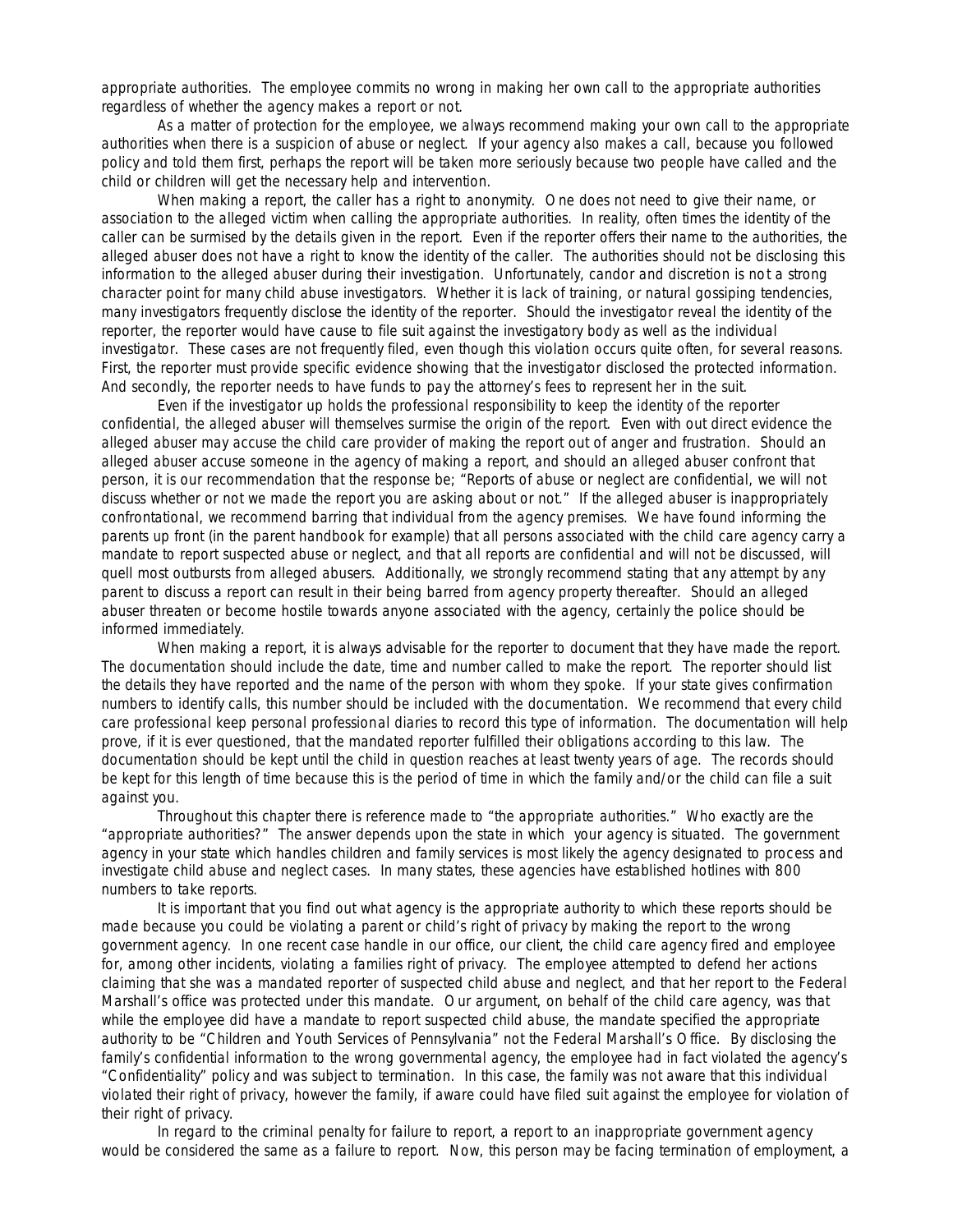civil lawsuit for violations of rights of privacy, and criminal prosecution for failure to report. The purpose for designating an appropriate authority in this law is to create a system for monitoring, investigating and tracking cases of child abuse and neglect. Ultimately, the intent is to provide a system, which protects children. By reporting a suspicion to an agency not designated to investigate the report and secure the appropriate services to help the child, what would be the point of such a report? Think of it this way, one wouldn't call the plumber when their house is on fire, one would call the appropriate agency to take care of the fire, one would call the fire department.

Now that it is established that you have a mandate to report, what the consequences are for not reporting and to whom reports need to be directed, we should look at when does a report need to be made. The law states that mandated reporters are to report suspicions of child abuse and/or neglect. There is no further guidance provided in the law to define either of these terms, "abuse" or "neglect." There many misconceptions today in our society regarding exactly what is and is not child abuse. Let us first look to define, or clarify the term "abuse."

Child abuse means different things to different people. Clearly, any form of physical force which leaves a mark would be considered under this law to be grounds for a report. The touchy, and confusing issues surround the physical discipline of children. Spanking. Our society is somewhat confused about corporal punishment of children. Clearly, the child care provider is not permitted to use corporal punishment with the children they serve under any circumstance. However, are parents allowed to, for means of discipline, spank their children. The answer is an obvious YES! Parents can spank, and should, spank their children.

Listen, it could be argued, and probably will, until the end of time that talking with and reasoning with children is the more appropriate way to get a child to behave. Have you ever tried reasoning with a two year old? It is utterly an ineffective waste of time. Children do not have the mental sophistication to reason until they reach the age of nine or ten, and even at this stage it is limited to concrete operations. The ability to reason abstractly does not develop until much later. So, how effective is it to sit a two year old down and explain in great detail the pro's and con's of hitting little Suzy on the head with a book, or the consequences of running out into the street. Children do not have the cognitive ability at two, three or even four, to really understand Suzy's feeling, or to comprehend death or self preservation. But what they can comprehend is pain and pleasure. A child will remember that they aren't to hit Suzy over the head with the book if the last time they did it they were told "No" and received a swat on the backside. The two year old child is able to understand and retain the cause and effect relationship between the action and response. The bottom line here is that parents can physically discipline their children. There is a line between discipline and abuse, and where you personally draw that line will direct you in reporting under this mandate.

Whether you personally believe in corporal punishment or not will not help us define what is reportable under this mandate. Basically, a mandated reporter should make a report when they go "Uh-Oh!" When you get that feeling in your gut that something just doesn't feel right, you should make that call. This is a very personal and individual response. As discussed above, some people go "Uh-Oh!" when a child is smacked on a diapered backside. Others would look at that as age appropriate discipline when it is in response to the child's inappropriate behavior.

Let us consider this question we often get from providers, "At pick-up today, little Debbie and her mom left the building and in the parking lot little Debbie got away from mom and was running around in the parking lot, not listening to mom. When mom finally go a hold of little Debbie, mom gave little Debbie a firm smack on the backside and put her in the car. Do I have to report this to Child Protective Services?" As lawyers you know the first thing we do is ask a question right back, we're almost as bad as psychologists. "When you saw the parent smack the child did you go "Uh-Oh!" or feel that it crossed the line? If so, you need to report it," would be our typical response. Legal guidance aside, isn't it far less cruel to smack the child on the backside then have the child squashed by a car? But, if you personally feel in you gut that this was inappropriate than you must make a report under this mandate.

"Neglect" is a far grayer concept than "abuse." As with abuse, a mandated reporter must report when they go "Uh-Oh!" or have that feeling that something in this situation isn't right. We must remember that just because we make a report, doesn't mean the parent is going to jail. Child Protective Services will conduct an investigation and determine an appropriate course of action, to best serve and protect the child. More now than ever, Child Protective Services is for the preservation of the family, and will work towards securing services to help the parents appropriately meet the needs of the child. In the case of neglect, reporting things such as inappropriate or soiled clothing, failure to provide a nutritious lunch, or failure to seek services for a disabled child, would be prudent if the situation made you personally go "Uh-Oh!"

When faced with a situation, it is always better to error on the side of caution and make a report. If you are not sure, it is within reason to call the Child Protective Services agency in you state and present the situation to them in a hypothetical manner and ask for guidance. They will be able to help you determine if the situation should be reported, and at that point you can give all of the pertinent, identifying details you left out of your hypothetical situation.